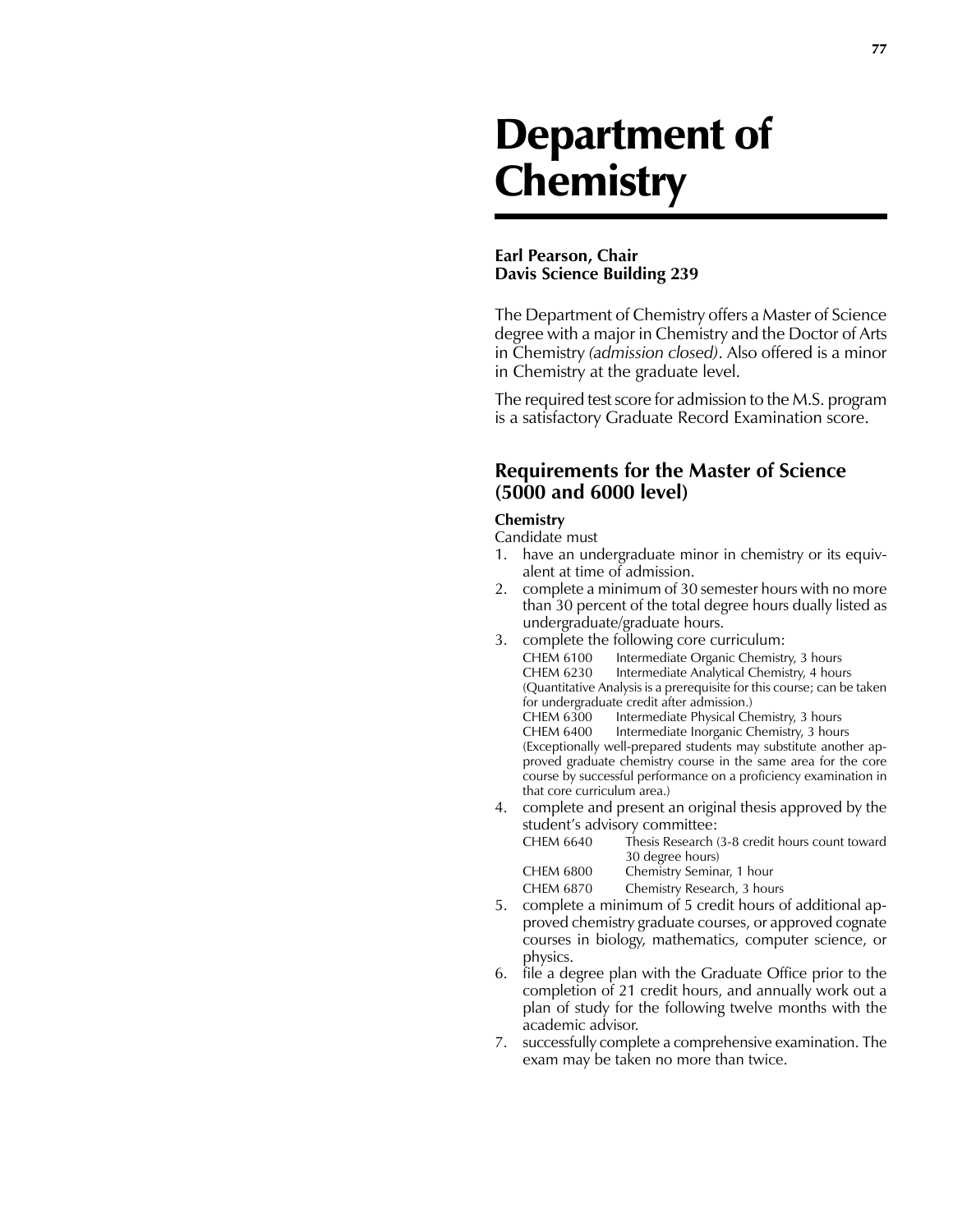## **Requirements for the Doctor of Arts (6000 and 7000 level)**

#### *(Admission closed Fall 2006.)*

- 1. Full admission requires a master's degree and at least 20 undergraduate and/or graduate hours of coursework in chemistry including a course in quantitative chemical analysis, demonstrated English proficiency, and familiarity with basic computer applications. Students not meeting requirements for full admission may seek conditional admission.
- 2. The D.A. in Chemistry specifies 64 semester hours with at least two-thirds of the program on the 7000 level; however, this can be reduced to 52 semester hours for students entering with a master's in chemistry or education. With the approval of the D.A. Program Committee, students may transfer up to 12 credits for work done in a master's or a doctoral program in chemistry or education. The D.A. coordinator should be consulted for details on transfer credits.
- 3. The core requirement in chemistry constitutes 19 hours: CHEM 6100, 6230/6231, 6300, 6400, 6500, and 7900. With departmental approval, well-prepared students with recent coursework in any of these areas may fulfill this requirement by passing a proficiency exam in that area; if the exam is passed, the student must substitute an advanced chemistry course in the same area.
- 4. The advanced chemistry requirement constitutes 15 hours, including at least three of the following courses: CHEM 7110, 7200, 7420, 7510, and 7720. The remaining 6 hours may be chosen, with approval of the advisor and the D.A. Program Committee, from the following: CHEM 7210, 7220, 7700, 7710, 7820, 7910; SPSE 7010; PSY 6280, 6290.
- 5. The education requirement constitutes 18 hours: CHEM 7800, 7810; FOED 7520, 7560; SPSE 7540, 7550. Consult the D.A. coordinator for details regarding the two chemistry teaching internships (CHEM 7800, 7810).
- 6. The research requirement constitutes 12 hours of CHEM 7640.
- 7. A plan of study for the following twelve months and a provisional candidacy form (see no. 10 below) must be worked out annually with the D.A. coordinator.
- 8. Students should interview prospective research advisors early, and select an advisor by the end of the second semester in residence. A doctoral committee will then be appointed; consult the D.A. coordinator for details.
- 9. A dissertation proposal (prospectus) will be prepared and submitted to the doctoral committee, then (at least one week later) the proposal will be defended orally before the committee. Consult the D.A. coordinator..
- 10. A degree plan must be filed with the Graduate Office after completion of the core requirement in chemistry and after approval of the dissertation proposal but prior to the completion of 30 credit hours.
- 11. Preliminary exams must be completed during the last semester of prescribed coursework other than dissertation research but after advancement to candidacy is approved.
- 12. Guidelines and relevant deadlines for the preparation of the dissertation are available from the D.A. coordinator and should be carefully followed. The dissertation must include both chemistry and chemical education components.
- 13. At least two weeks after the dissertation has been written and submitted to the doctoral committee, the student must present an oral defense of the dissertation to the committee in a seminar open to members of the public. After the examination, the committee will discuss the defense and vote on whether or not the student has successfully defended the dissertation; approval of the committee is required. Upon successful completion of the defense, the candidate submits the corrected dissertation to the Graduate Office.

## **Courses in Chemistry [CHEM]**

Graduate standing and permission of department are prerequisites for graduate courses in chemistry. The 5000-level courses also have the same prerequisites as listed for the corresponding 4000-level courses in the undergraduate catalog.

- **5100 Organic Spectroscopy.** Three credits. Prerequisite: CHEM 3020 or equivalent. Theory of and practice in the interpretation of mass, infrared, Raman, ultraviolet-visible, and nuclear magnetic resonance spectra. Offered every other spring.
- **5330/ 5340 Physical Chemistry Fundamentals.** Four credits each. Modern physical chemistry including current theories of atomic and molecular structures, chemical thermodynamics, electrochemistry, chemical kinetics, and related theoretical topics. Three lectures and one three-hour laboratory period. Offered every year.
- **5331/ 5341 Physical Chemistry Fundamentals Lab.** Zero credits. Offered every year.
- **5350/ 5360 Physical Chemistry**. Four credits each. Quantitative principles of chemistry involving extensive use of calculus. Major topics include thermodynamics, phase changes, chemical equilibria, electrochemistry, reaction kinetics, quantum chemistry, molecular structure, and statistical mechanics. Three lectures and one three-hour laboratory period. Offered every year.
- **5351/ 5361 Physical Chemistry Lab.** Zero credits. Offered every year.
- **5400 Inorganic Chemistry.** Three credits. Basic concepts and theories of inorganic chemistry and how these are used to predict and understand the physical and chemical properties of compounds of the elements other than carbon. Inorganic compounds in the air, water, earth, and in the laboratory, and in biochemistry, geochemistry, and industrial materials and processes. Offered on sufficient demand.
- **5500 Biochemistry I.** Three credits. Prerequisite: CHEM 3020 or consent of instructor. The chemical properties of biological molecules such as amino acids, proteins, enzymes, and carbohydrates. Chemical basis of enzyme catalysis and reactions of carbohydrate metabolism. Offered every fall.
- **5600 Introduction to Environmental Chemistry.** Three credits. Quality of the environment and of chemical changes in the environment through contamination or modification of the air, water, and soils as affected by human, agricultural, industrial, and social activities. Offered every fall.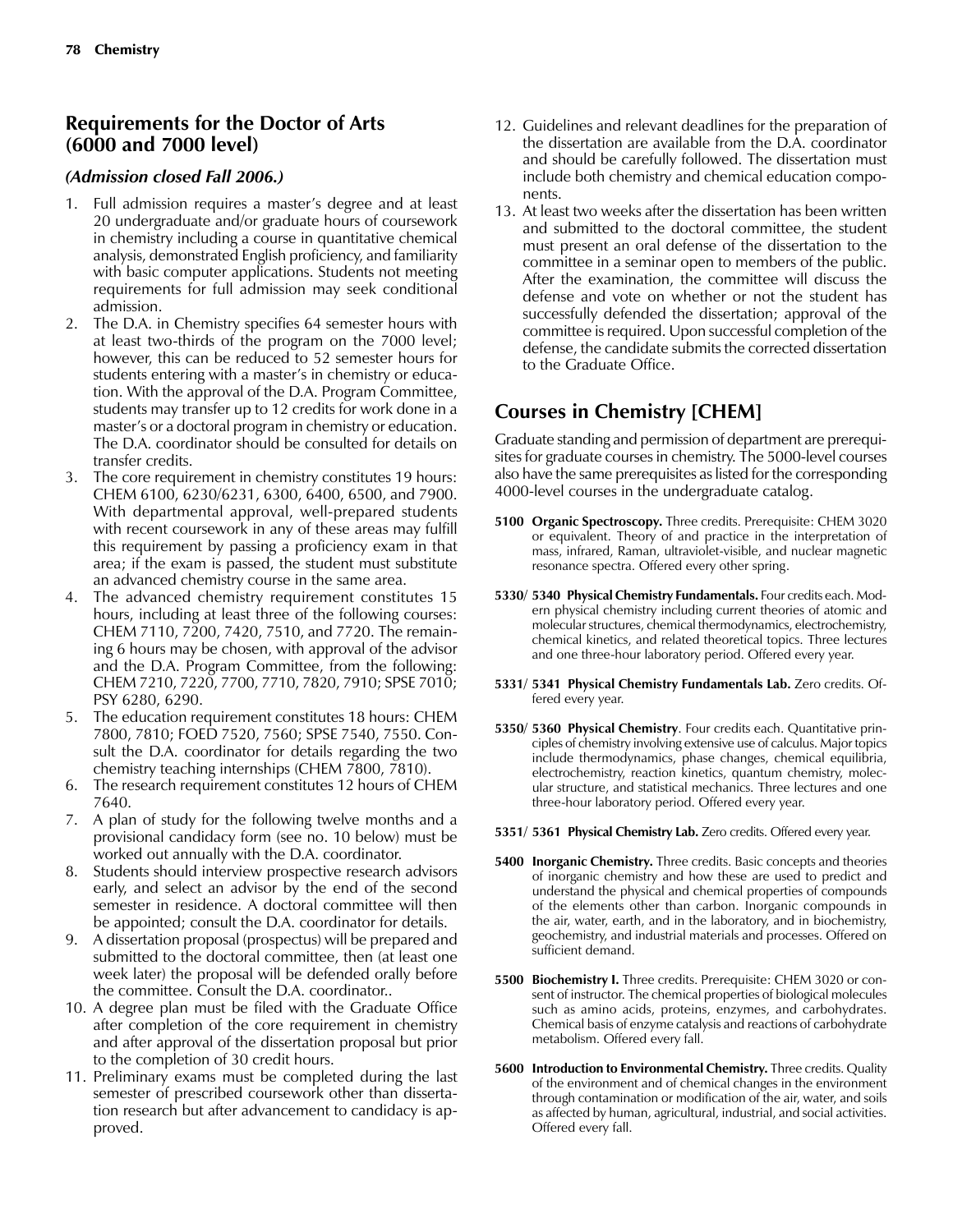- **5630 Detection of Chemical Pollutants.** Four credits. Theory and practice of analytical chemistry methods used in pollution measurement. Three lectures and one three-hour laboratory period. Offered every other spring.
- **5631 Detection of Chemical Pollutants Lab.** Zero credits. Offered every other spring.
- **5700 Polymers, an Introduction.** Three credits. Structure, properties, and applications of polymers. Offered every other spring.
- **5730 Advanced Physical Chemistry.** Four credits. Modern chemical concepts and computations applied to quantum chemistry, molecular spectroscopy, and statistical thermodynamics. Three lectures and one three-hour calculation laboratory period. Offered on sufficient demand.
- **5731 Advanced Physical Chemistry Lab.** Zero credits. Offered on sufficient demand.
- **6100 Intermediate Organic Chemistry.** Three credits. Prerequisite: CHEM 3020/3021 or 2030/2031 or equivalent. Concepts and modern theories of organic chemistry: stereochemistry of reactions, mechanistic interpretation of organic reactions, and multistep synthesis. Offered every fall.
- **6110 Topics in Organic Chemistry.** Three to six credits. Prerequisite: CHEM 6100. A selection of modern topics. Offered every other spring.
- **6200 Topics in Analytical Chemistry.** Three to six credits. Prerequisite: CHEM 4230/4231 or 6230/6231. Selected topics of major interest in chemical analysis. Offered every other fall.
- **6230 Intermediate Analytical Chemistry.** Four credits. Prerequisite: CHEM 2230/2231 or equivalent. Selected instrumental methods of analysis including but not limited to gas and liquid chromatography methods; ultraviolet, visible, and infrared spectroscopic methods; and flame emission and atomic absorption spectrometry. Three lectures and one three-hour laboratory period. Offered every spring.
- **6231 Intermediate Analytical Chemistry Lab.** Zero credits. Offered every spring.
- **6300 Intermediate Physical Chemistry.** Three credits. Key concepts from classical thermodynamics, quantum theory, and chemically relevant spectroscopies. Statistical thermodynamics introduced. Offered every spring.
- **6400 Intermediate Inorganic Chemistry.** Three credits. Concepts of inorganic chemistry needed for effective teaching of general chemistry and for safe and effective use of inorganic chemicals and materials in industrial and academic laboratories; atomic theory, principles of inorganic reactivity in acid-base; precipitation, complexation, and oxidation-reduction reactions; crystal and ligand field theory; symmetry; molecular orbital theory; organometallic chemistry. Offered every fall.
- **6410 Transition Metal and Theoretical Inorganic Chemistry.** Three credits. Prerequisite: CHEM 5400 or consent of instructor. The chemistry of transition metal complexes, organometallic compounds, and of related compounds, their practical applications, and modern theoretical treatments of this chemistry. Offered on sufficient demand.
- **6420 Topics in Inorganic Chemistry.** Three to six credits. Prerequisite: CHEM 6400. Selected topics of current interest in inorganic

chemistry such as organo-metallic chemistry, inorganic materials science, and kinetics and mechanisms of inorganic reactions. Offered every other spring.

- **6480/ 6490 Laboratory in Inorganic Chemistry.** One credit each. Prerequisite or corequisite: CHEM 6400 (for 6480), CHEM 6420 or CHEM 5700 (for 6490), or consent of instructor. **6480 Inorganic Synthetic Methods.** Offered every other fall. **6490 Physical Methods in Inorganic Chemistry** Offered every other fall.
- **6500 Intermediate Biochemistry.** Three credits. The chemistry and metabolism of biological compounds such as proteins, carbohydrates, lipids, and nucleic acids. Offered every other spring.
- **6510 Biochemistry II.** Three credits. Prerequisite: CHEM 5500. The structure of lipids, amino acids, nucleotides, and nucleic acids and their metabolism at a molecular level. Emphasis on understanding the chemical basis of biological phenomena. Offered every spring.
- **6520 Topics in Biochemistry.** Three to six credits. Prerequisite: CHEM 6500 or 6510 or consent of instructor. Selected topics of particular interest in biochemistry. Offered every other fall.
- **6530 Biochemical Techniques.** Two credits. Prerequisite/corequisite: CHEM 6500 or 6510 or consent of instructor. Laboratory in biochemical techniques with emphasis on protein purification, enzyme kinetics, carbohydrate and lipid analysis, and manipulation of DNA. Offered every spring.
- **6610 Environmental Soil Chemistry.** Three credits. Prerequisite: Working knowledge of physical and organic chemistry. Fundamental chemical principles applied to the fate and behavior of organic and inorganic contaminants in the soil-water environment. Topics include sorption and redox reactions of contaminants. Offered every other spring.
- **6640 Thesis Research.** One to six credits per semester. Selection of a research problem, review of pertinent literature, collection and analysis of data, and composition of thesis. Once enrolled, student should register for at least one credit hour of master's research each semester until completion. S/U grading. Offered every term.
- **6720 Topics in Physical Chemistry.** Three to six credits. Prerequisite: CHEM 6300. Advanced theories of, latest literature in, and unsolved problems of a particular research area in physical chemistry selected by the professor. Offered every other fall.
- **6800 Chemistry Seminar.** One credit. Required of graduate students specializing in chemistry. Scientific articles reviewed and reports on individual research projects presented. Offered every term.
- **6870 Chemistry Research.** Three credits. Original laboratory problem that will furnish material for a thesis. Offered every fall.
- **7110 Advanced Topics in Organic Chemistry.** Three credits. Prerequisite: CHEM 6100. Applications and advanced concepts in physical organic chemistry, including those used in teaching organic chemistry. Topics include classical and modern approaches in physical organic chemistry including MO theory, conformational analysis, stereochemistry, reaction mechanisms, structure and solvent effects, pericyclic reactions, and theories of acidity/basicity. Offered every other spring.
- **7200 Advanced Chemical Separations and Chemical Equilibrium.**  Three credits. Prerequisite: CHEM 6230 or equivalent including a course in quantitative chemical analysis. Advances in theories